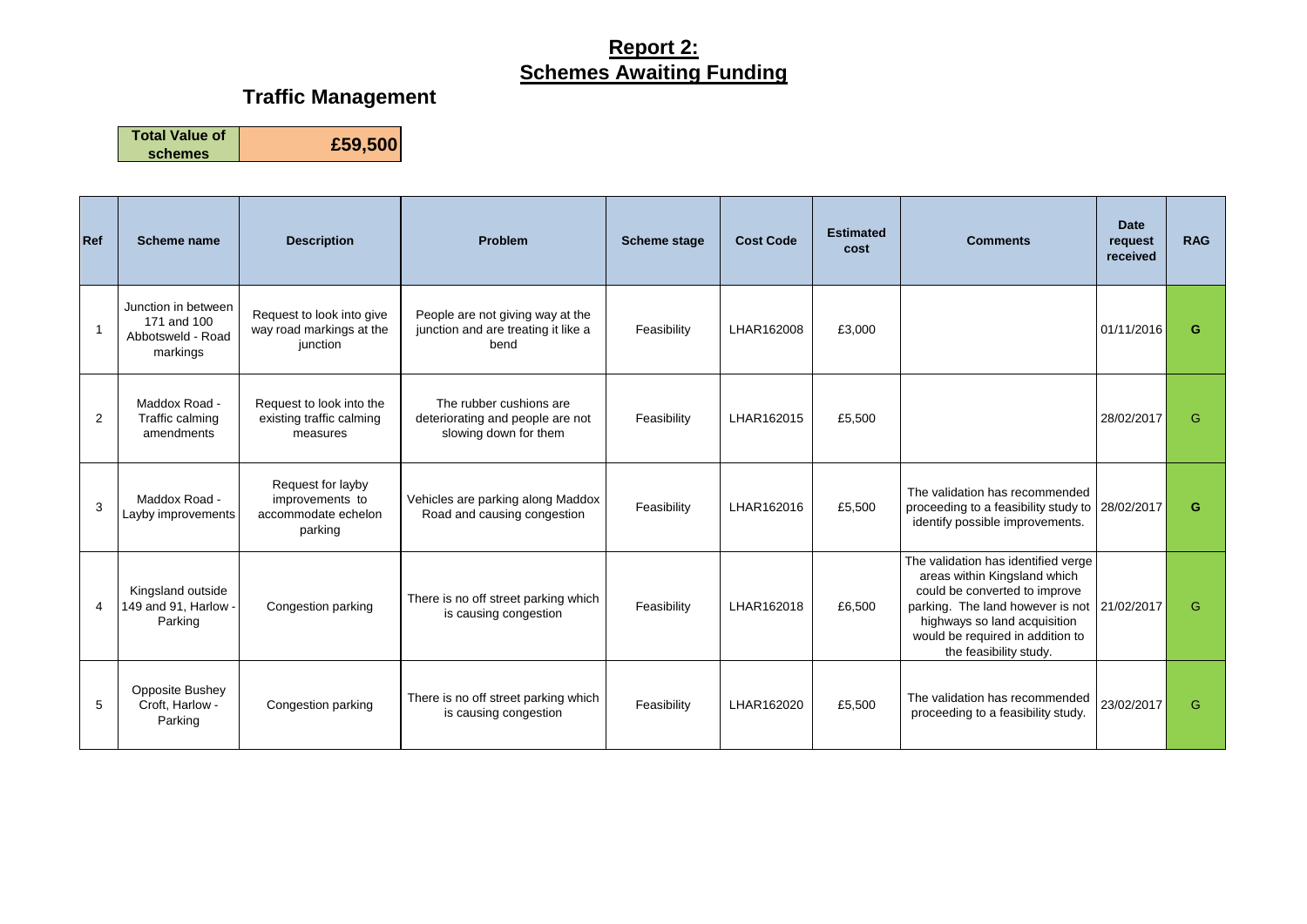# **Traffic Management**

| Ref            | Scheme name                                                                                        | <b>Description</b>                                                                                          | Problem                                                                                                                                                                                                                        | <b>Scheme stage</b> | <b>Cost Code</b> | <b>Estimated</b><br>cost | <b>Comments</b>                                                                                                                                                                                                                                                                                                                                                                          | Date<br>request<br>received | <b>RAG</b> |
|----------------|----------------------------------------------------------------------------------------------------|-------------------------------------------------------------------------------------------------------------|--------------------------------------------------------------------------------------------------------------------------------------------------------------------------------------------------------------------------------|---------------------|------------------|--------------------------|------------------------------------------------------------------------------------------------------------------------------------------------------------------------------------------------------------------------------------------------------------------------------------------------------------------------------------------------------------------------------------------|-----------------------------|------------|
| 6              | <b>Water Gardens</b><br>junction with Third<br>Avenue - Feasibility<br>study                       | Feasibility to look at<br>improving the exit from the<br>Water Gardens for traffic<br>wanting to turn right | Vehicles wanting to turn right need<br>to turn left and go to the Leisure<br>Zone roundabout to come back on<br>themselves but are finding the route<br>blocked by traffic queuing in the<br>right lane to go up Second Avenue | Feasibility         | LHAR172007       | £6,500                   | The validation has been<br>completed and has recommended<br>proceeding to a feasibility study to<br>look at options.                                                                                                                                                                                                                                                                     | 05/06/2017                  | G          |
| $\overline{7}$ | Tracy's Road outside<br><b>Holy Cross Primary</b><br>School - Safety<br>measures outside<br>school | Request to look at installing<br>bollards on the footway to<br>mirror what is on the<br>opposite side       | Traffic making drop off and pick ups<br>at Holy Cross and Passmores<br>School are causing a danger to<br>pedestrians by mounting the<br>footway. Holy Cross have reported<br>several near misses involving their<br>pupils     | Total scheme        | LHAR172009       | N/A                      | The validation has been<br>completed and has identified the<br>need to take up the parking issues<br>with NEPP in the first instance.                                                                                                                                                                                                                                                    | 06/09/2017                  | R.         |
| 8              | Paringdon Road and<br>Ployters Road -<br>Traffic calming<br>review                                 | Request to review existing<br>traffic calming for possible<br>amendments                                    | The existing features were installed<br>a number of years ago but it is felt<br>that they are no longer appropriate<br>for the roads and need their<br>effectiveness to be re-evaluated                                        | Total scheme        | LHAR172012       | <b>TBC</b>               | Surveys have been ordered to<br>assess the current speeds.                                                                                                                                                                                                                                                                                                                               | 01/04/2018                  | $\vee$     |
| 9              | Velizy Avenue bus<br>lane                                                                          | Request to look at private<br>hire vehicles using the bus<br>lane                                           | Alternative route adding to much<br>time to taxi journeys                                                                                                                                                                      | Total scheme        | LHAR172010       | <b>TBC</b>               | The validation has identified that<br>subject to consultation it would be<br>viable to allow taxis to use the bus<br>lane. There are however plans for<br>the bus services in Harlow to be<br>increased which would have a<br>significant impact on the usage of<br>this junction. It is therefore<br>recommended waiting until the<br>situation with the buses has been<br>established. | 29/11/2017                  | R.         |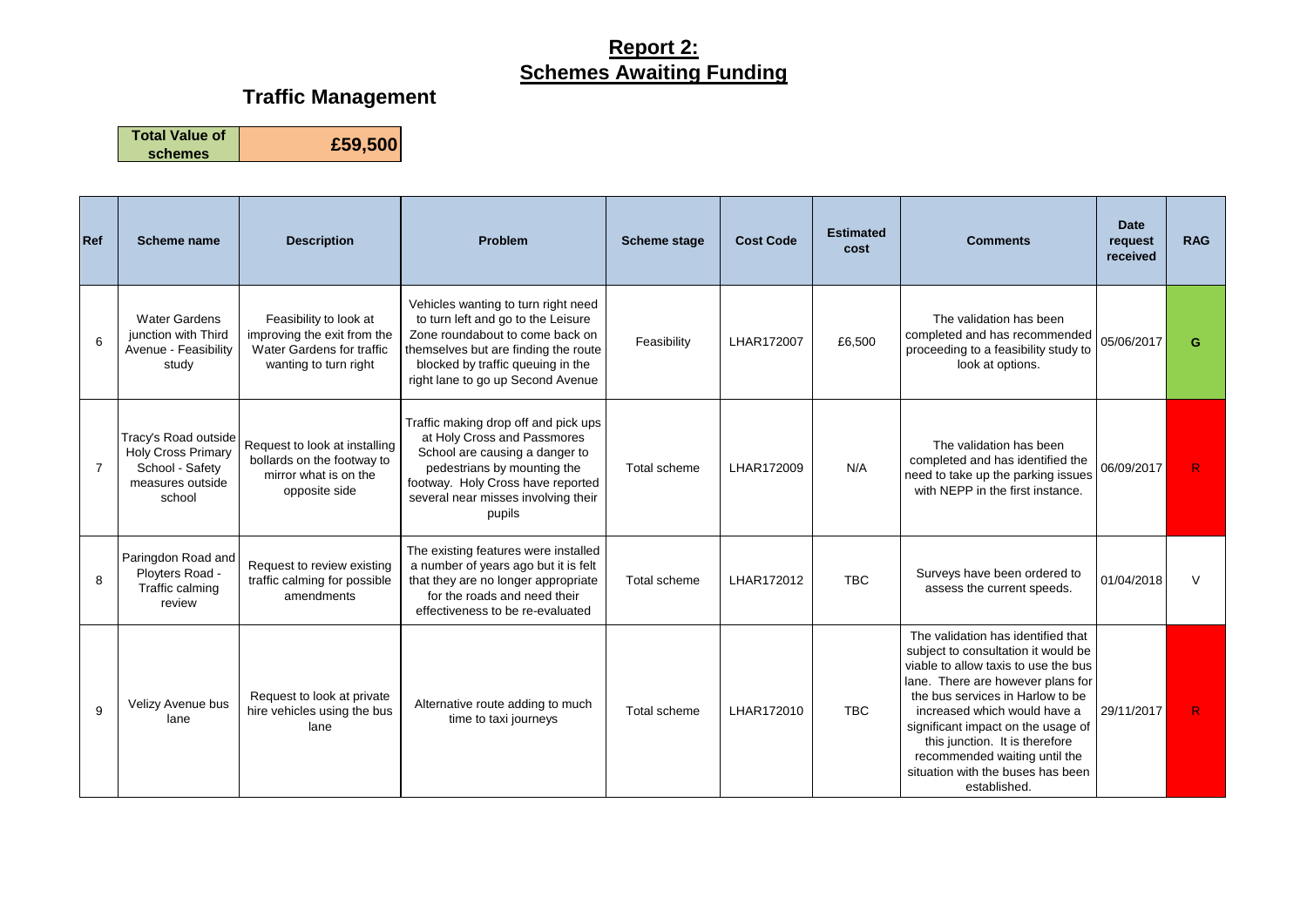# **Traffic Management**

| <b>Ref</b> | Scheme name                                                | <b>Description</b>                                                                                                                                     | <b>Problem</b>                                                                                                       | <b>Scheme stage</b> | <b>Cost Code</b> | <b>Estimated</b><br>cost | <b>Comments</b>                                                                                                                                                                                                                   | <b>Date</b><br>request<br>received | <b>RAG</b> |
|------------|------------------------------------------------------------|--------------------------------------------------------------------------------------------------------------------------------------------------------|----------------------------------------------------------------------------------------------------------------------|---------------------|------------------|--------------------------|-----------------------------------------------------------------------------------------------------------------------------------------------------------------------------------------------------------------------------------|------------------------------------|------------|
| 10         | Church Langley<br>junction with A414 -<br>Bus lane removal | Request to look at possibly<br>removing the bus lanes to<br>help improve access into<br>Church Langley                                                 | Congestion problems caused by<br>queuing traffic preventing vehicles<br>from getting in and out of Church<br>Langley | Total scheme        | LHAR172011       | <b>TBC</b>               | The validation has identified that<br>from an engineering perspective it<br>would be viable to remove the<br>southbound bus lane. Modelling<br>work will need to be undertaken<br>but will not be an LHP scheme<br>going forward. | 26/01/2018                         | R          |
| 11         | Waterhouse Moor -<br>Parking<br>improvements               | Request to consider<br>amending off road land for<br>parking spaces in the vicinity<br>of Waterhouse Towers                                            | The way that vehicles are parking is<br>causing problems                                                             | Feasibility         | LHAR172013       | £5,500                   | The validation has identified that it<br>would be feasible to look at<br>converting the grassed area to<br>enable vehicles to be moved from<br>the dangerous bend.                                                                | 01/04/2017                         | G          |
| 12         | Willowfield - Layby<br>improvement                         | Feasibility study to look at<br>either widening the existing<br>layby to better facilitate<br>echelon parking or look to<br>introduce a one way system | The current parking arrangement<br>does not allow for two way traffic                                                | Feasibility         | LHAR162010       | £6.500                   |                                                                                                                                                                                                                                   | 08/12/2016                         | G          |
| 13         | Potter Street -<br>Review of existing<br>20mph zone        | Request to look into the<br>existing 20mph zone and<br>improving existing traffic<br>calming measures                                                  | Existing traffic calming features are<br>not reducing speeds                                                         | Feasibility         | LHAR162014       | £5.500                   |                                                                                                                                                                                                                                   | 01/02/2017                         | G          |
| 14         | Longwood School,<br>Paringdon Road -<br>Safety measures    | Request to look at barriers<br>and restrictions outside the<br>school                                                                                  | Dangerous and inconsiderate<br>parking during school pick up and<br>drop off times                                   | Total scheme        | LHAR182001       | N/A                      | The validation has concluded that<br>safety barriers will not be suitable<br>at this location.                                                                                                                                    | 01/04/2018                         | R.         |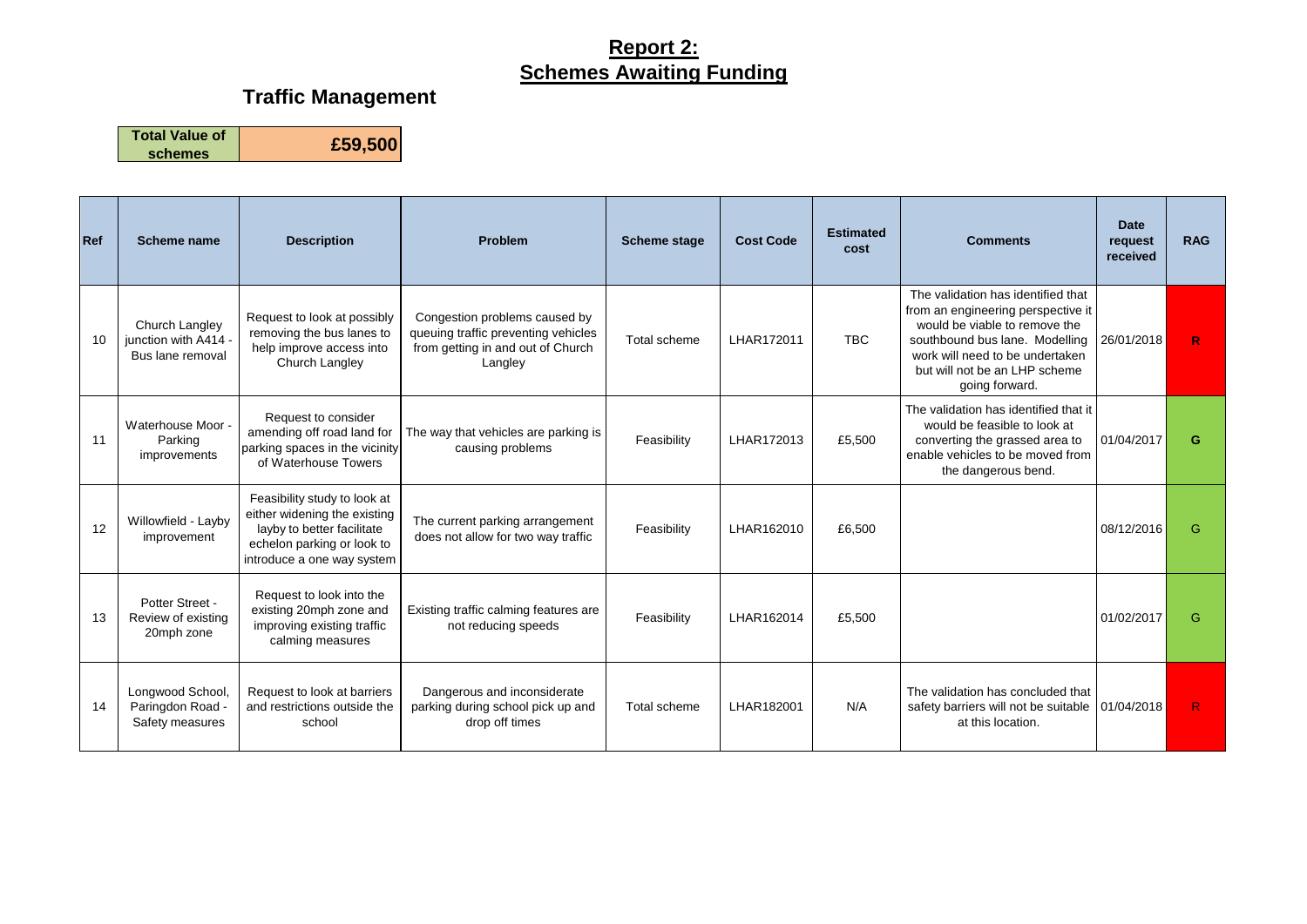# **Traffic Management**

| <b>Ref</b> | Scheme name                                                                 | <b>Description</b>                                                                | Problem                                                                                                           | <b>Scheme stage</b> | <b>Cost Code</b> | <b>Estimated</b><br>cost | <b>Comments</b>                                                                                                                                    | <b>Date</b><br>request<br>received | <b>RAG</b>   |
|------------|-----------------------------------------------------------------------------|-----------------------------------------------------------------------------------|-------------------------------------------------------------------------------------------------------------------|---------------------|------------------|--------------------------|----------------------------------------------------------------------------------------------------------------------------------------------------|------------------------------------|--------------|
| 15         | London Road jct with<br>Church Langley Way<br>review                        | Request to review the<br>arrangement at the junction                              | Minor shunts where vehicles don't<br>acknowledge the junction                                                     | Design              | LHAR182004       | £4,000                   | The validation has identified that a<br>design can be progressed for<br>improving the surface and the<br>lining at this location                   | 17/08/2018                         | G            |
| 16         | <b>Fawbert and Barnard</b><br>school - Safety<br>measures outside<br>school | Request to look at installing<br>pedestrian guardrail outside<br>the school       | Vehicles are parking on the footway<br>and making it dangerous for<br>pedestrians who are forced into the<br>road | Total scheme        | LHAR182002       | N/A                      | The validation has concluded that<br>the issues raised are of a parking<br>nature and should be directed<br>through to the Parking<br>Partnership. | 08/08/2018                         | R            |
| 17         | Churchgate Street -<br>20mph limit                                          | Request for a 20mph speed<br>limit and HGV ban                                    | Residents are concerned about the<br>speed of traffic and the type of<br>usage through the old streets.           | Feasibility         | LHAR182003       | <b>TBC</b>               | The speed and volume surveys<br>have been completed and now<br>awaiting the conclusion of the<br>validation.                                       | 01/04/2018                         | $\vee$       |
| 18         | Hare Street Springs<br>Traffic management                                   | Request to look at improving<br>the existing traffic calming<br>arrangement       | The existing feature is now dated<br>and needs maintenance or updating                                            | Surveys             | LHAR182005       | <b>TBC</b>               | The speed surveys do not indicate<br>a generic speeding problem. Now<br>awaiting the completion of the<br>formal validation.                       | 01/06/2018                         | $\mathsf{V}$ |
| 19         | Signage for Newhall<br>Academy                                              | Request to install school<br>warning signage in the<br>vicinity of the new school | Currently there is no signage to<br>indicate the new facility                                                     | Total scheme        | LHAR182007       | <b>TBC</b>               | In validation.                                                                                                                                     | 01/06/2018                         | $\mathbf v$  |